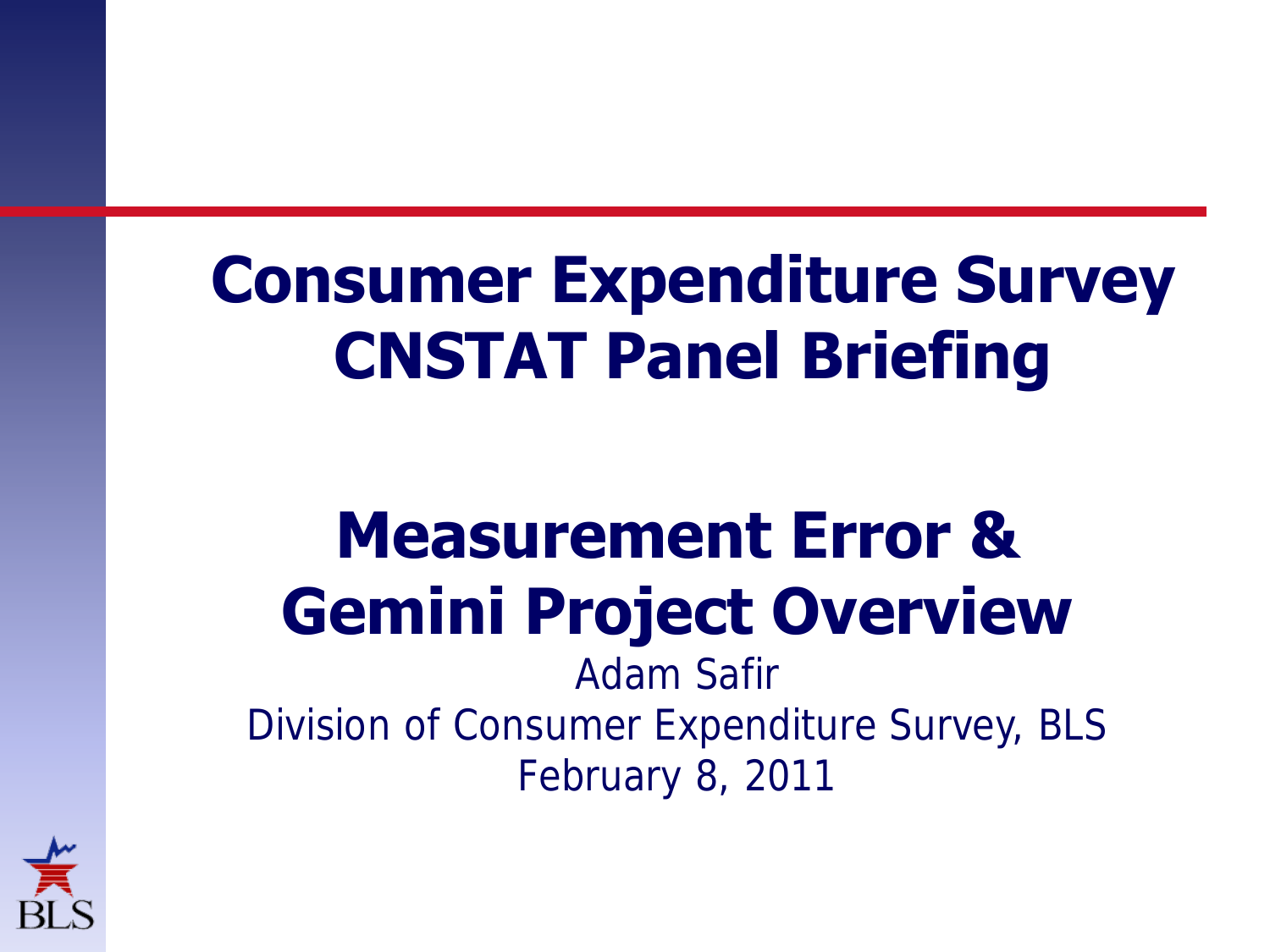### **Outline**

#### ■ Measurement Error

- Evidence
- Possible Sources
- **Internal Research**
- Gemini Project Overview
	- **Motivation for Redesign**
	- Major Tasks
	- Activities Completed & Upcoming



Research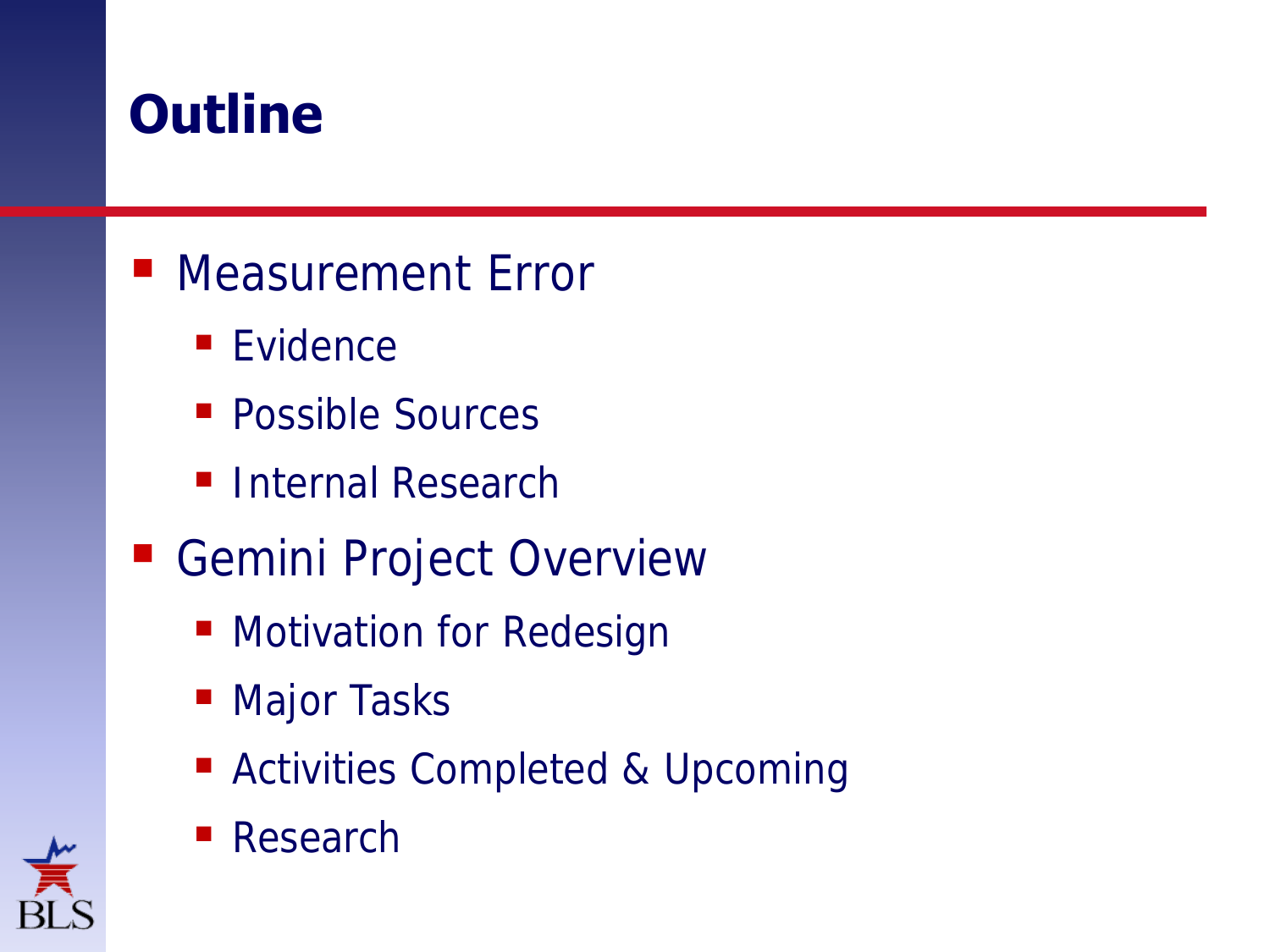### **Measurement Error: Evidence**

From 1984 until the present, the ratios of aggregate expenditure estimates from the CE compared with Personal Consumption Expenditures (PCE) data from the National Accounts show a declining trend for a number of spending categories

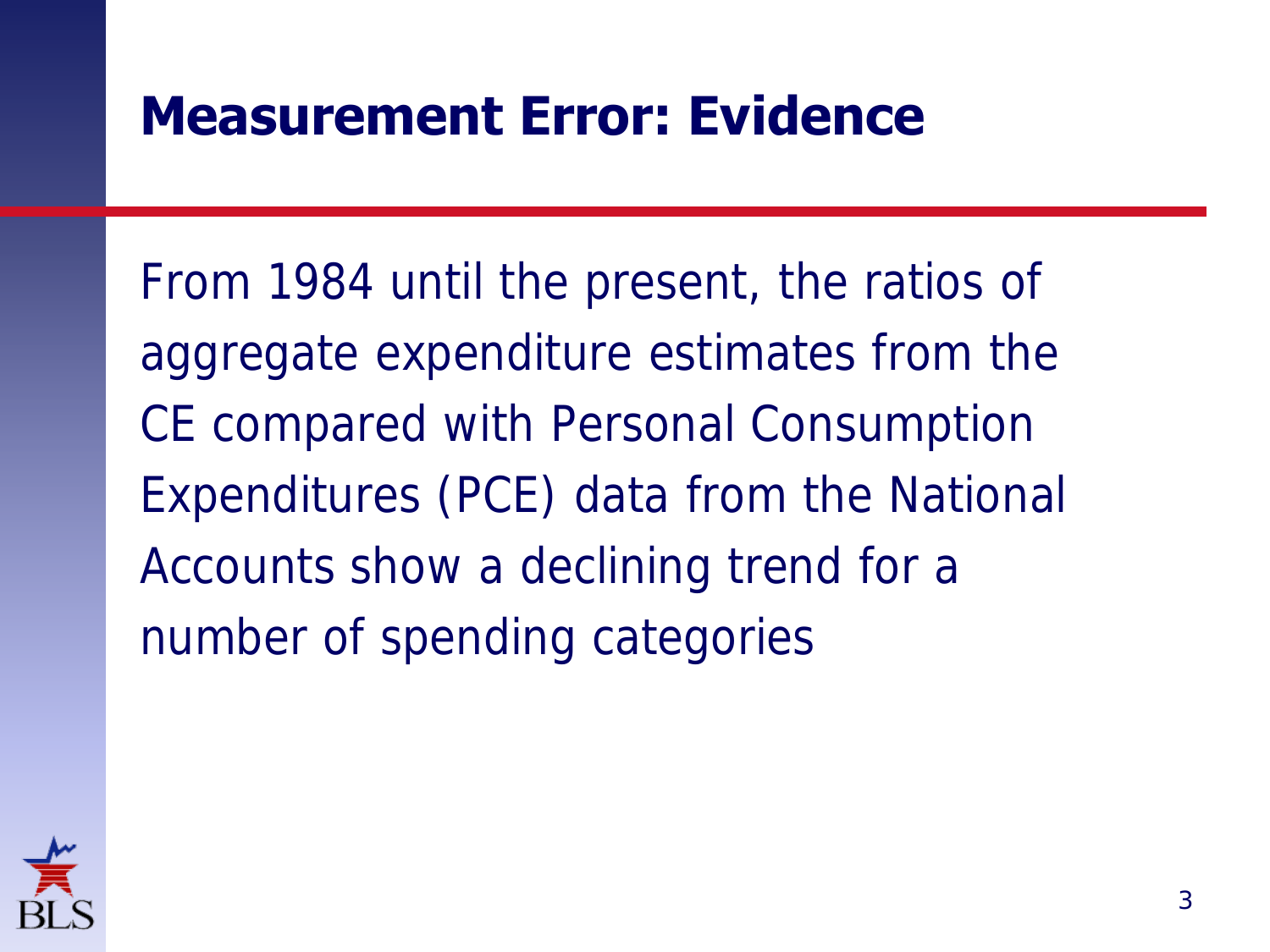### **Measurement Error: Evidence, cntd.**

- The 2008 CE Program Review Report cites item nonresponse and measurement error as areas of concern
- Subgroup comparisons show differences in expenditure reporting by mode of interview and use of recall aids

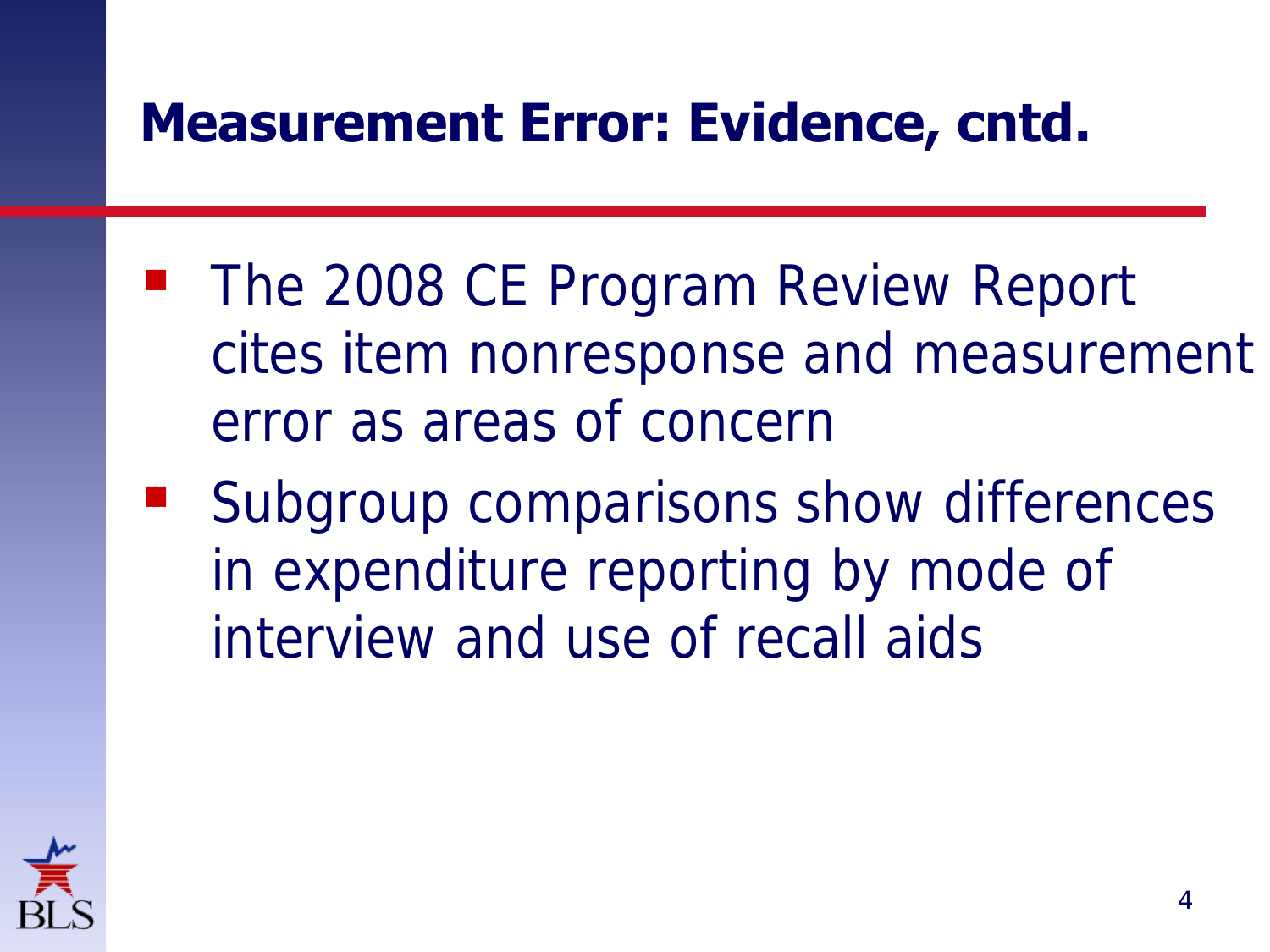### **Measurement Error: Possible Sources**

- **Complexity: detailed information**
- Conditioning: 22 sections, 5 waves
- Proxy reporting: household respondent
- Recall effects: 3-month reference period
- Survey length: 60 minute average
- Telephone administration: 33%

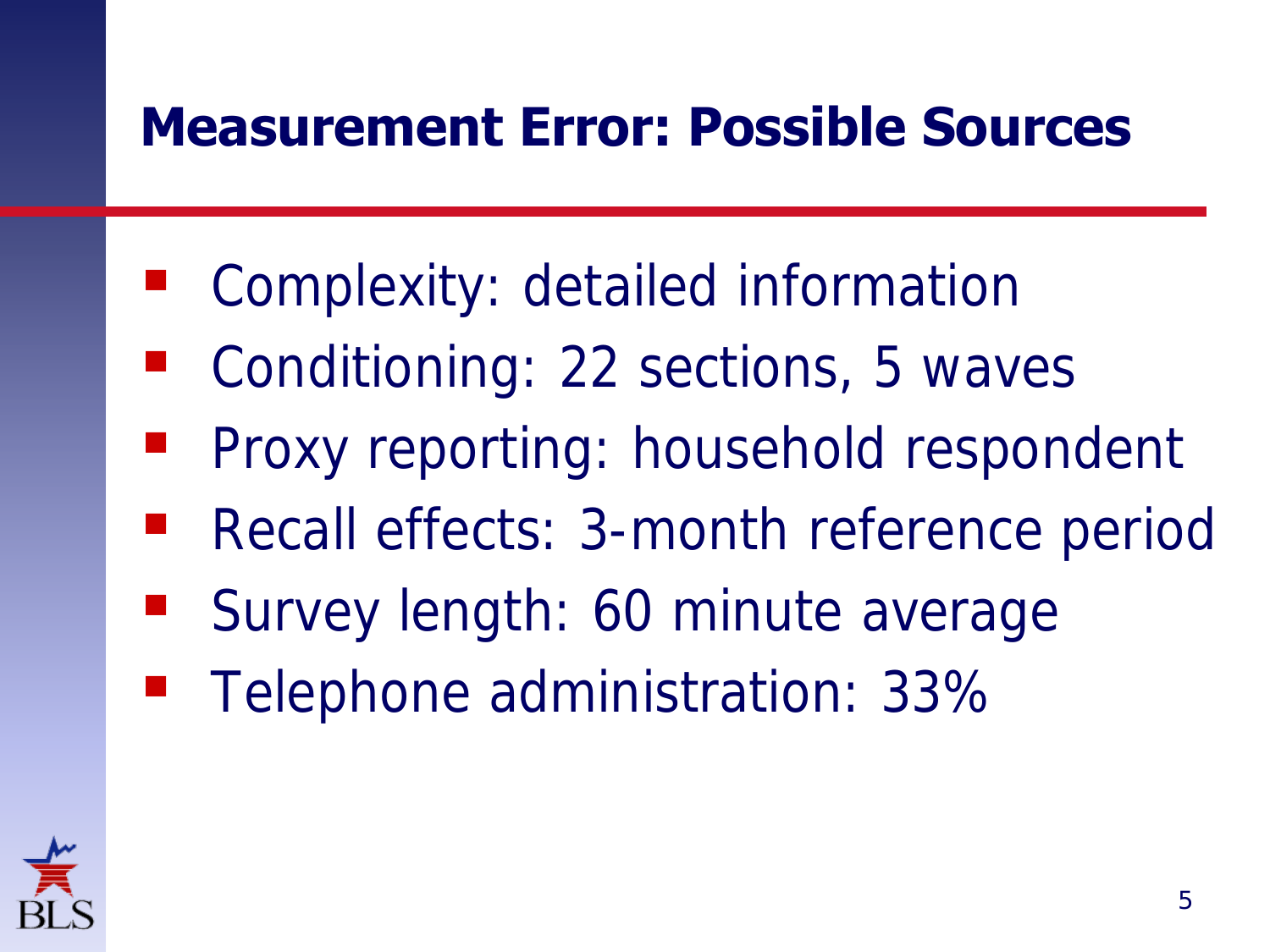### **Measurement Error: Internal Research**

#### **Complexity**

What Does 'Usual' Usually Mean? (Edgar, 2009)

### Conditioning

 Learning to Say No: Conditioned Underreporting in an Expenditure Survey (Shields & To, 2005)

### Proxy reporting

 The Quality of Proxy Reports on the Consumer Expenditure Survey (Kojetin & Jerstad, 1997)

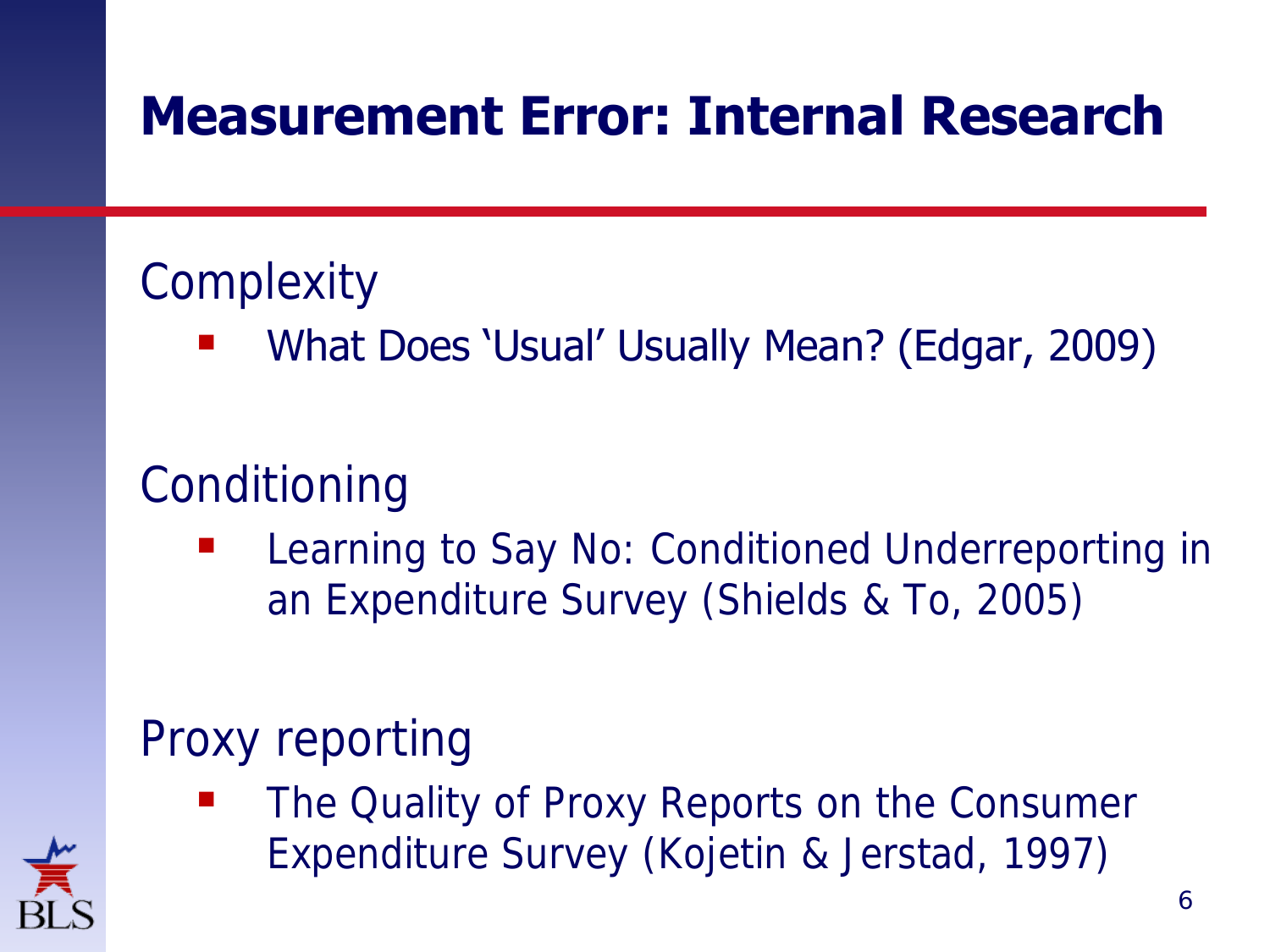### **Internal Research, cntd.**

#### Recall effects

 Analysis of Recall Effect on Reporting of Expenditures for CE (Steinberg et al., 2006)

#### Survey length

 Forthcoming results from Measurement Issues and Order Effects studies

#### Telephone administration



 Mode Effects in a Survey of Consumer Expenditures (Safir & Goldenberg, 2008) <sup>7</sup>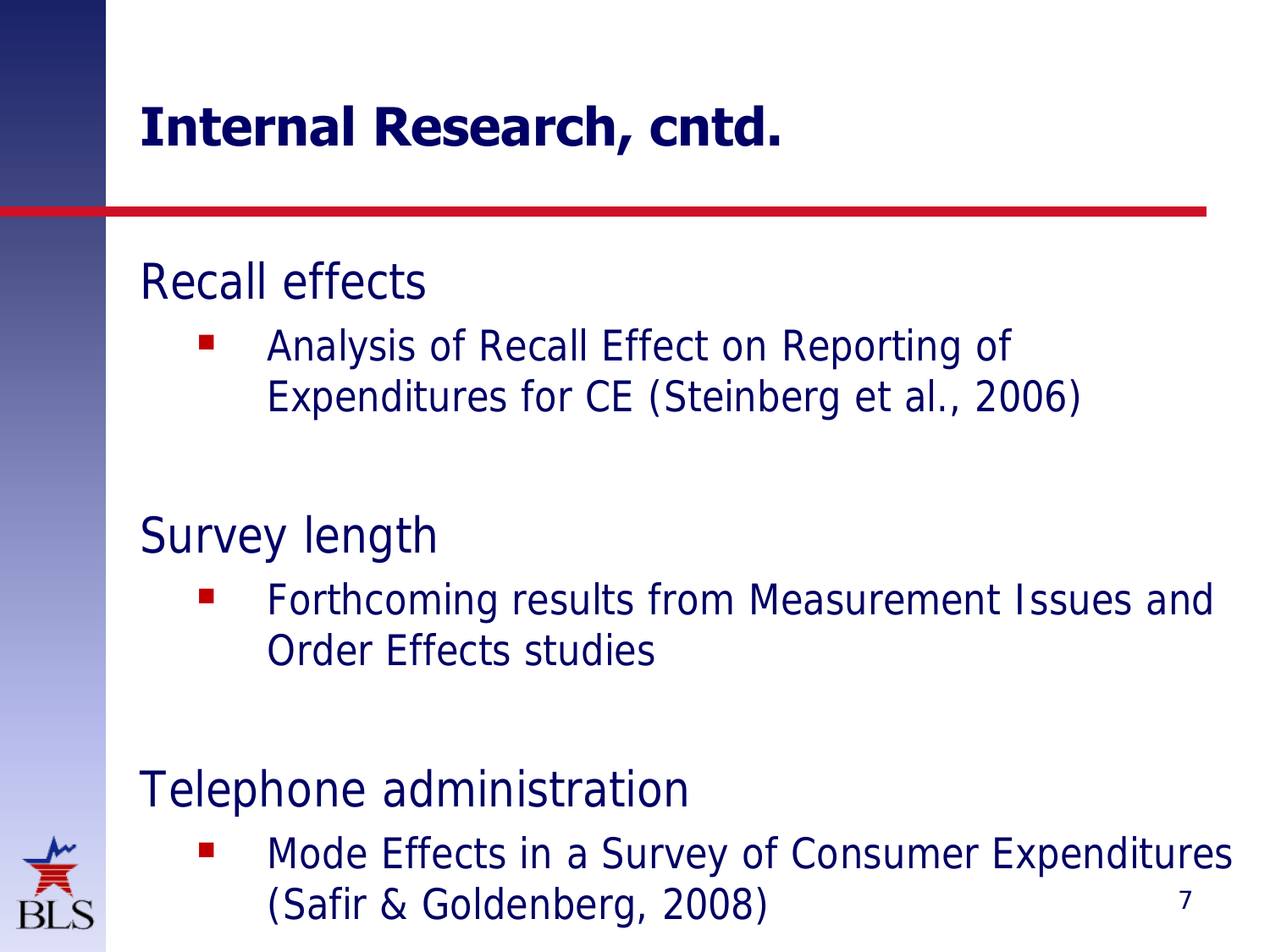## **Gemini Project**

#### Mission

**Improve data quality through a verifiable** reduction in measurement error, with a particular focus on under-reporting.

#### **Objective**

Develop a detailed research plan for implementing a redesign of the CE surveys, including piloting, evaluation, and transition.

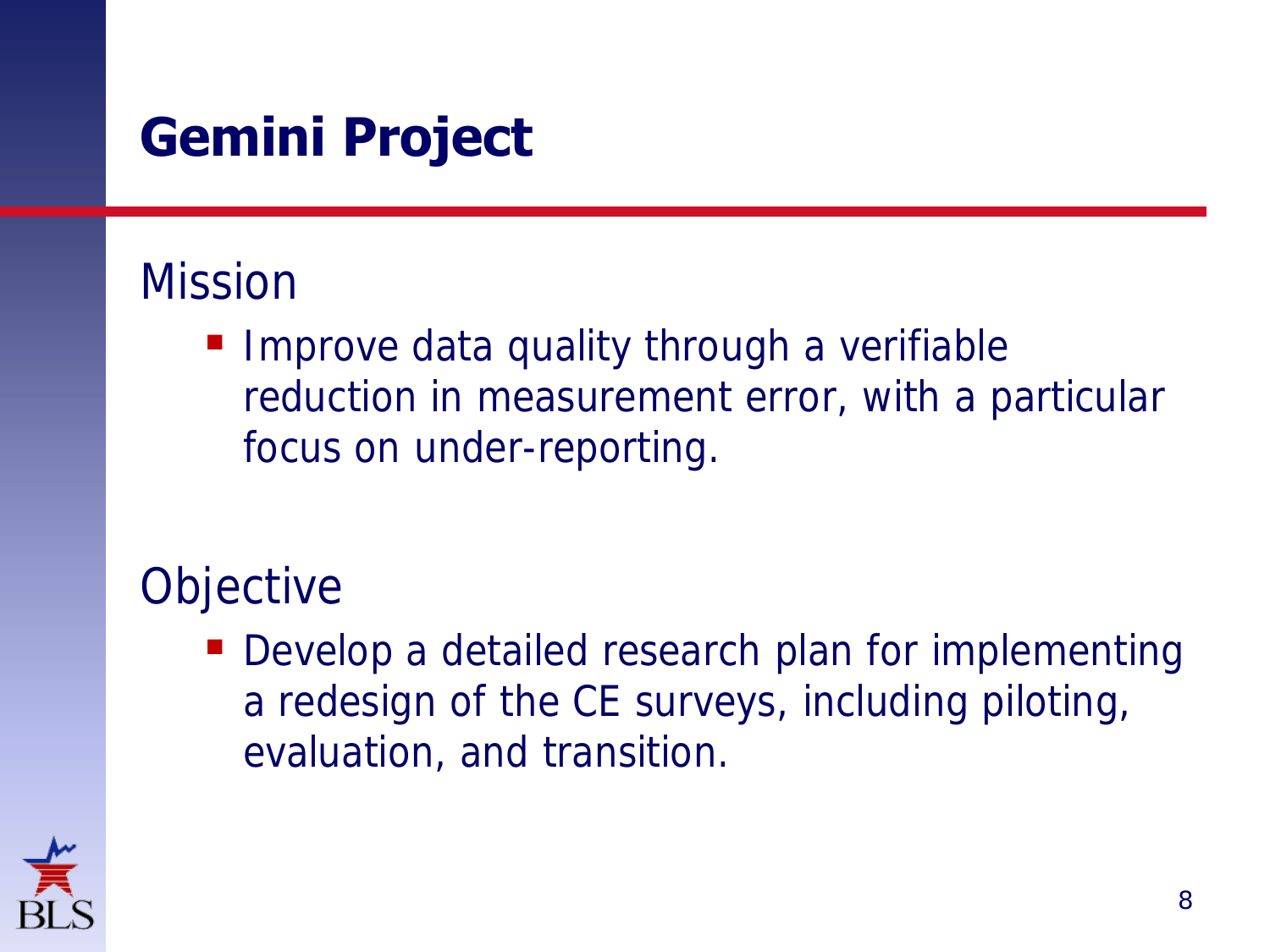# **Gemini Project: Redesign Motivation**

#### Technological advances

- **Transformation of respondent behavior**
- **Exergence of new data collection options**

#### Need for more flexibility

- **Allow for faster implementation of questionnaire** changes
- Allow for mixed-mode interviewing

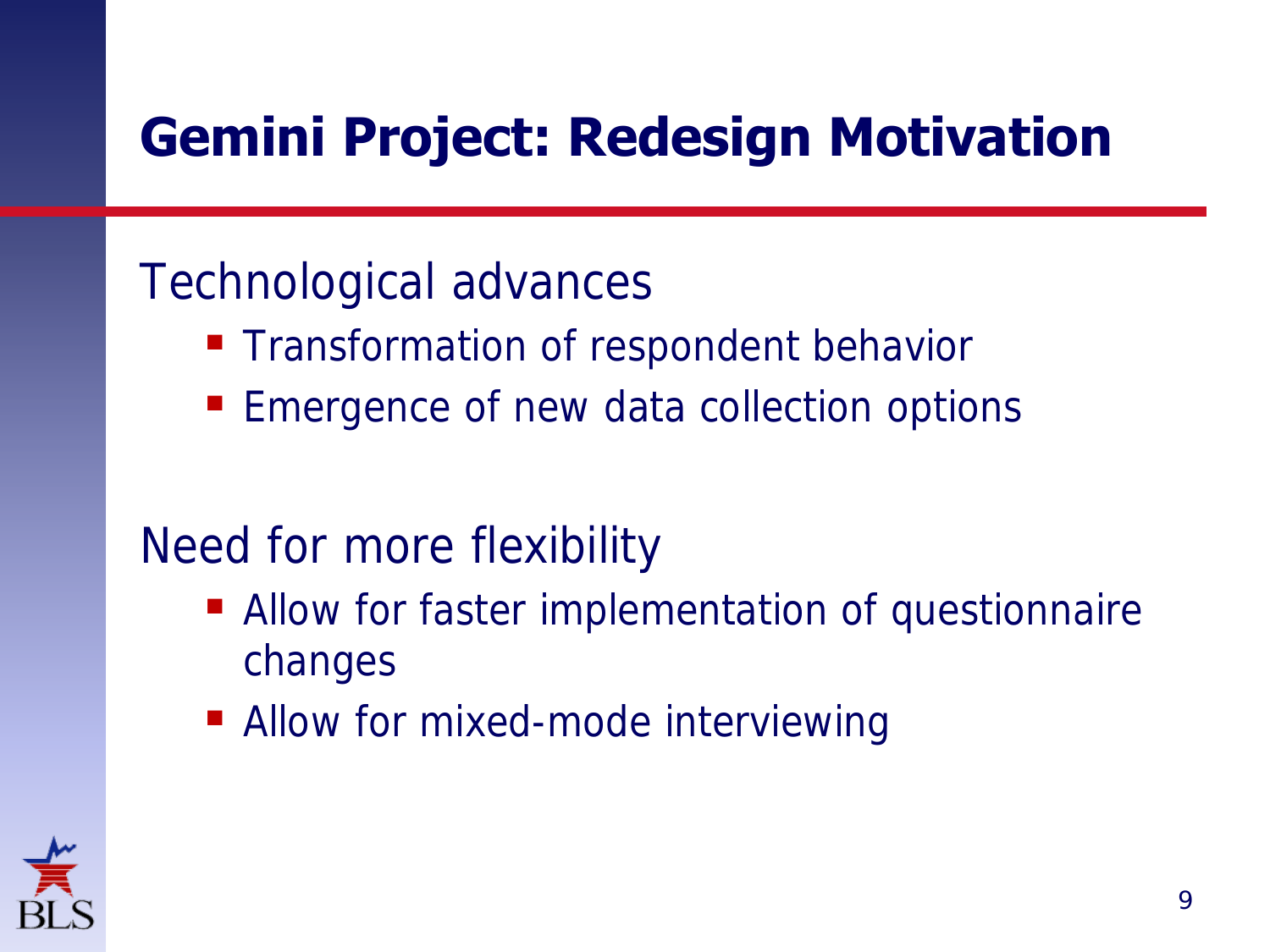### **Redesign Motivation, cntd.**

#### Evidence of measurement error

**Possibly due to complexity, conditioning, proxy** reporting, recall error, survey length, mode effects

Same basic design for past 30 years

Different environment today

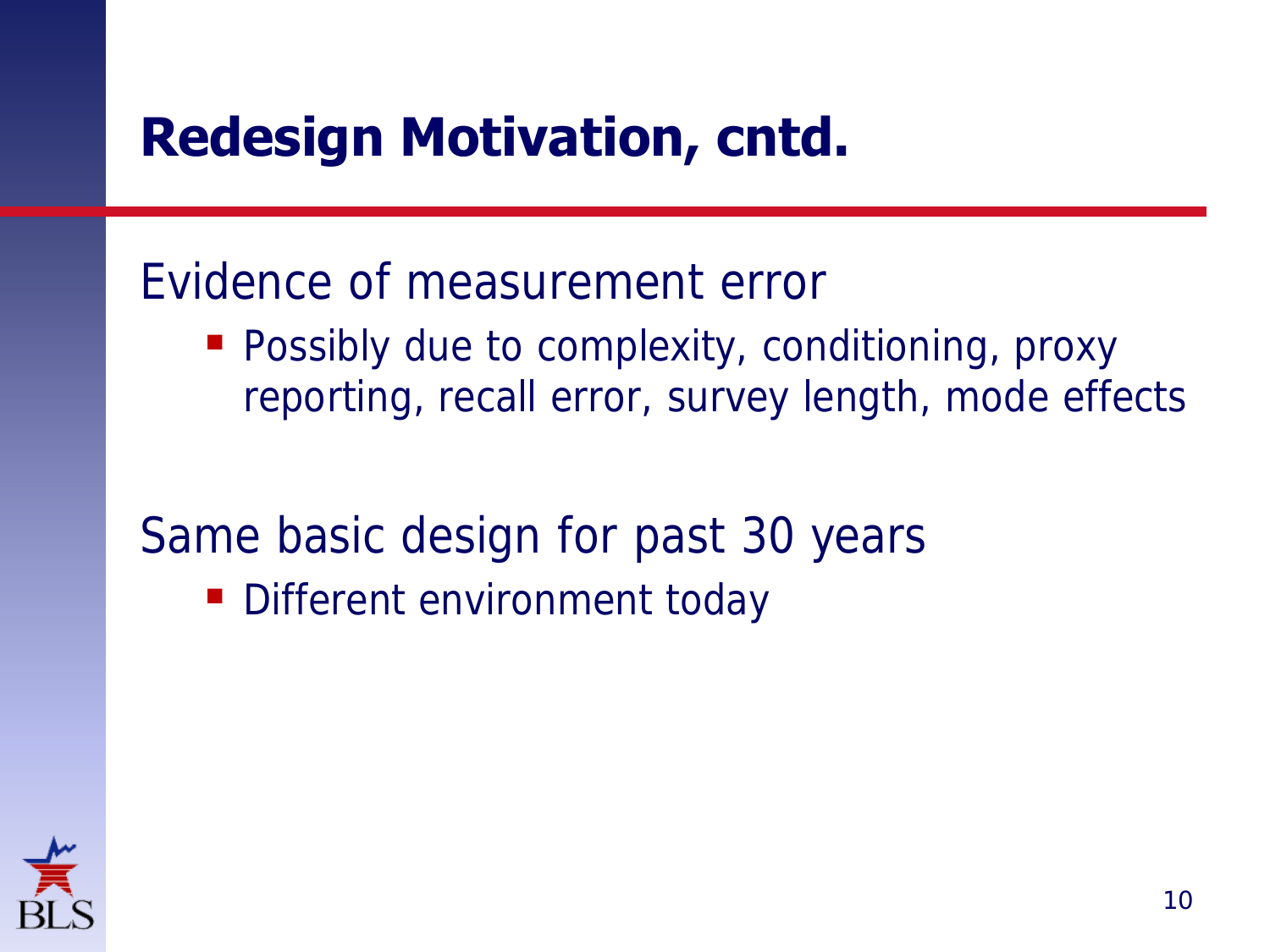# **Gemini Project: Major Tasks by Year**

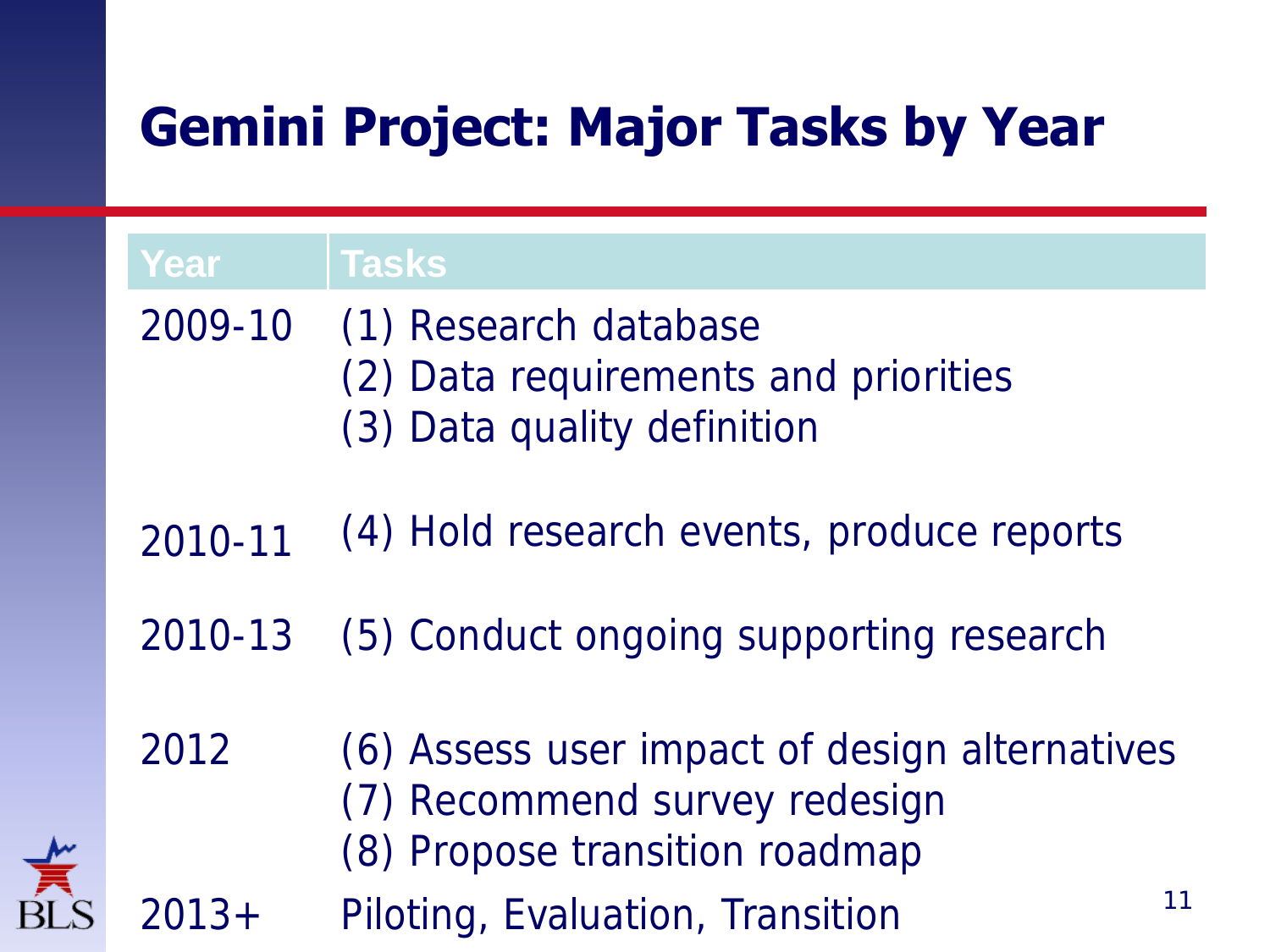# **Gemini Project: Activities To Date**

**Date Report** Oct 2009 Data Quality Definition Report (public) Mar 2010 Research Tracking System Report (internal) Jun 2010 CPI Requirements Paper (public) Aug 2010 Conference Team Report (internal) Aug 2010 Data User Needs Report (internal)

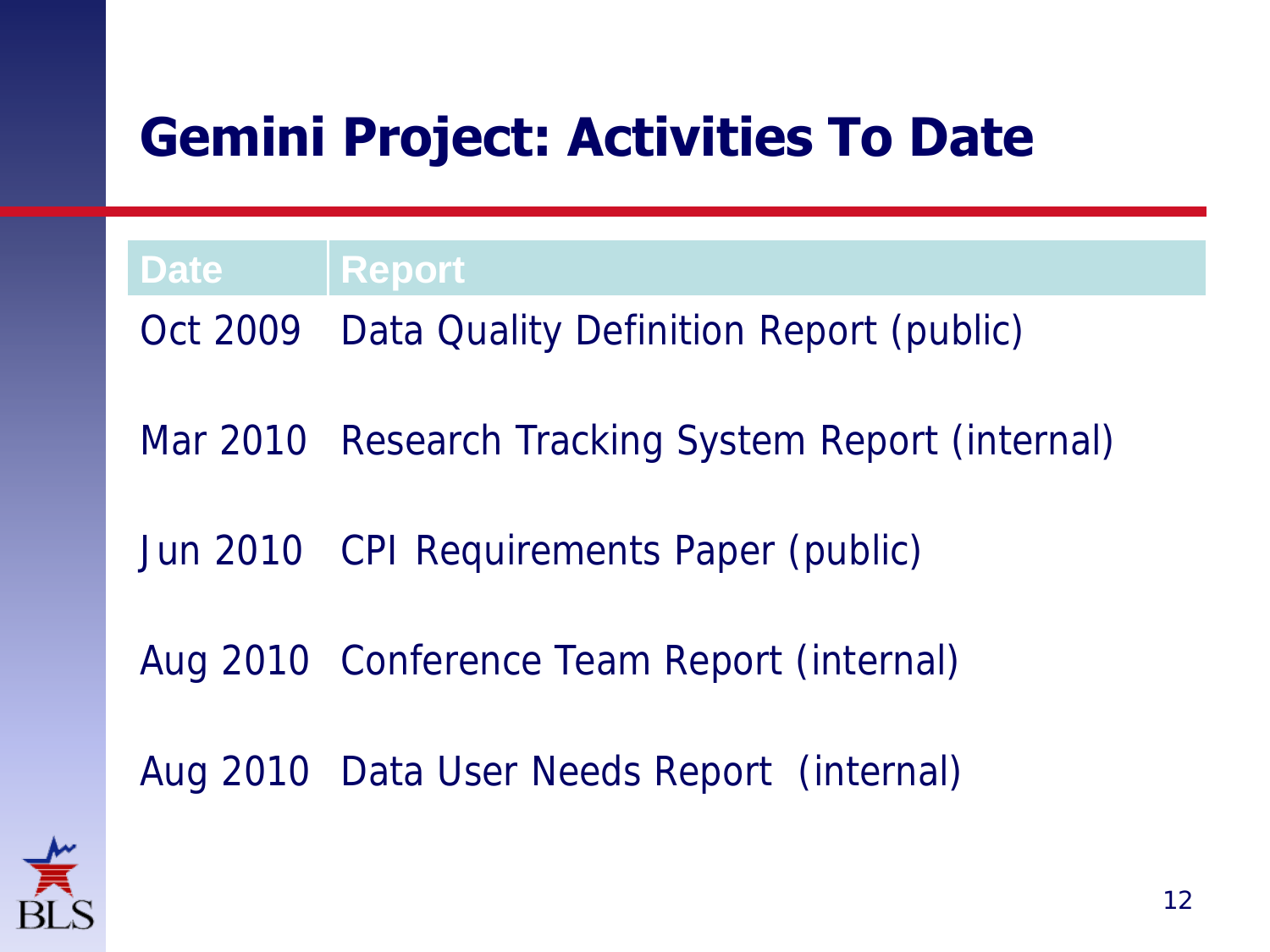### **Activities to Date, contd.**

**Date Event**

Jan 2010 Survey Redesign Panel Mar 2010 Data Capture Technology Forum May 2010 Panel on Respondent Record Use Jun 2010 Data User Needs Forum Dec 2010 Methods Workshop

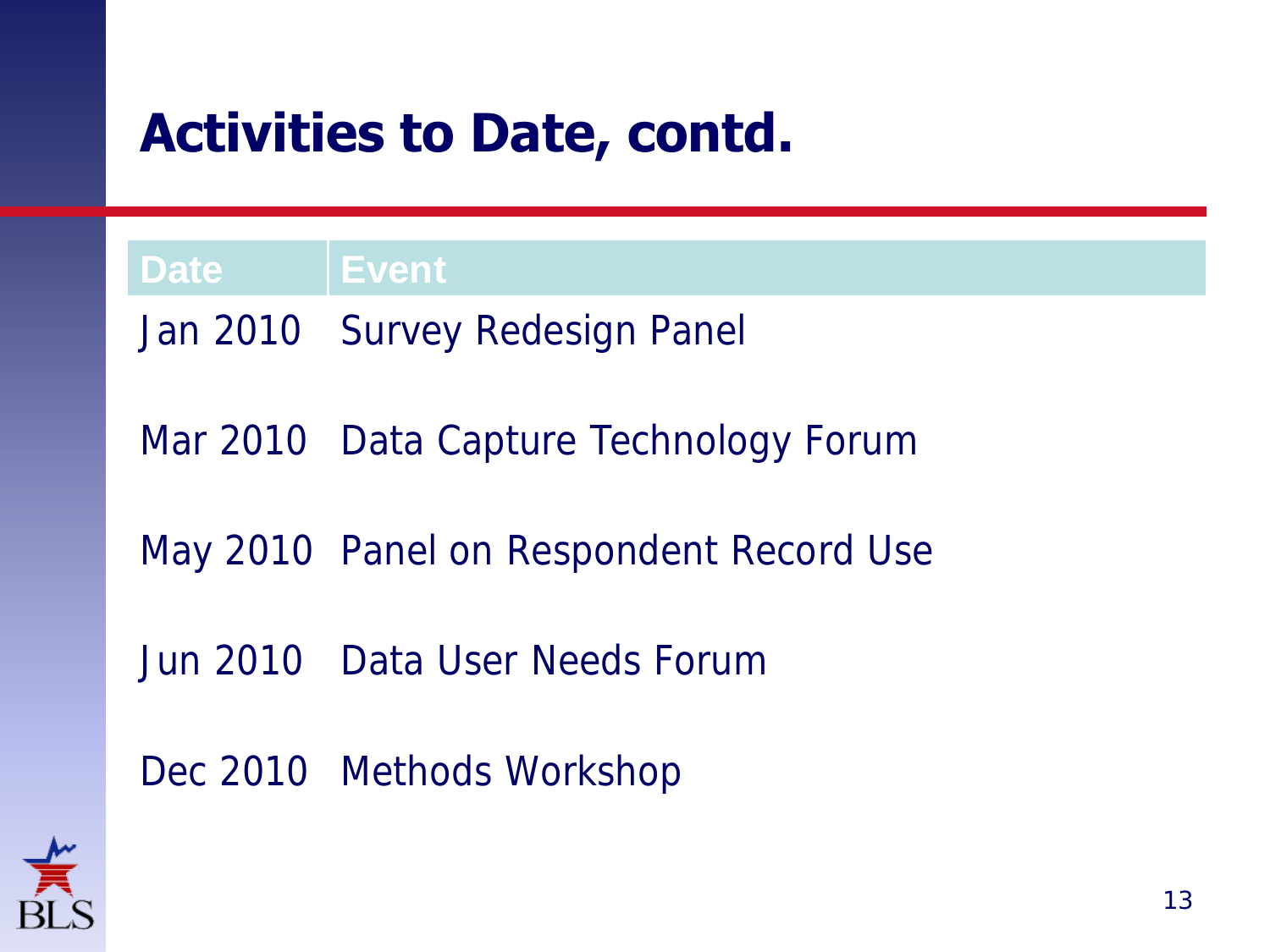# **Gemini Project: Upcoming Activities**

**Date Event**

Mar 2011 CE Data Priorities Summary

May 2011 Household Survey Data Producers Workshop

May 2011 AAPOR Presentations: Burden, Global Questions, Data Capture & Financial Software Sep 2011 CE Redesign Options Workshop



Mar 2012 CNSTAT Panel Recommendations (pre-pub rpt)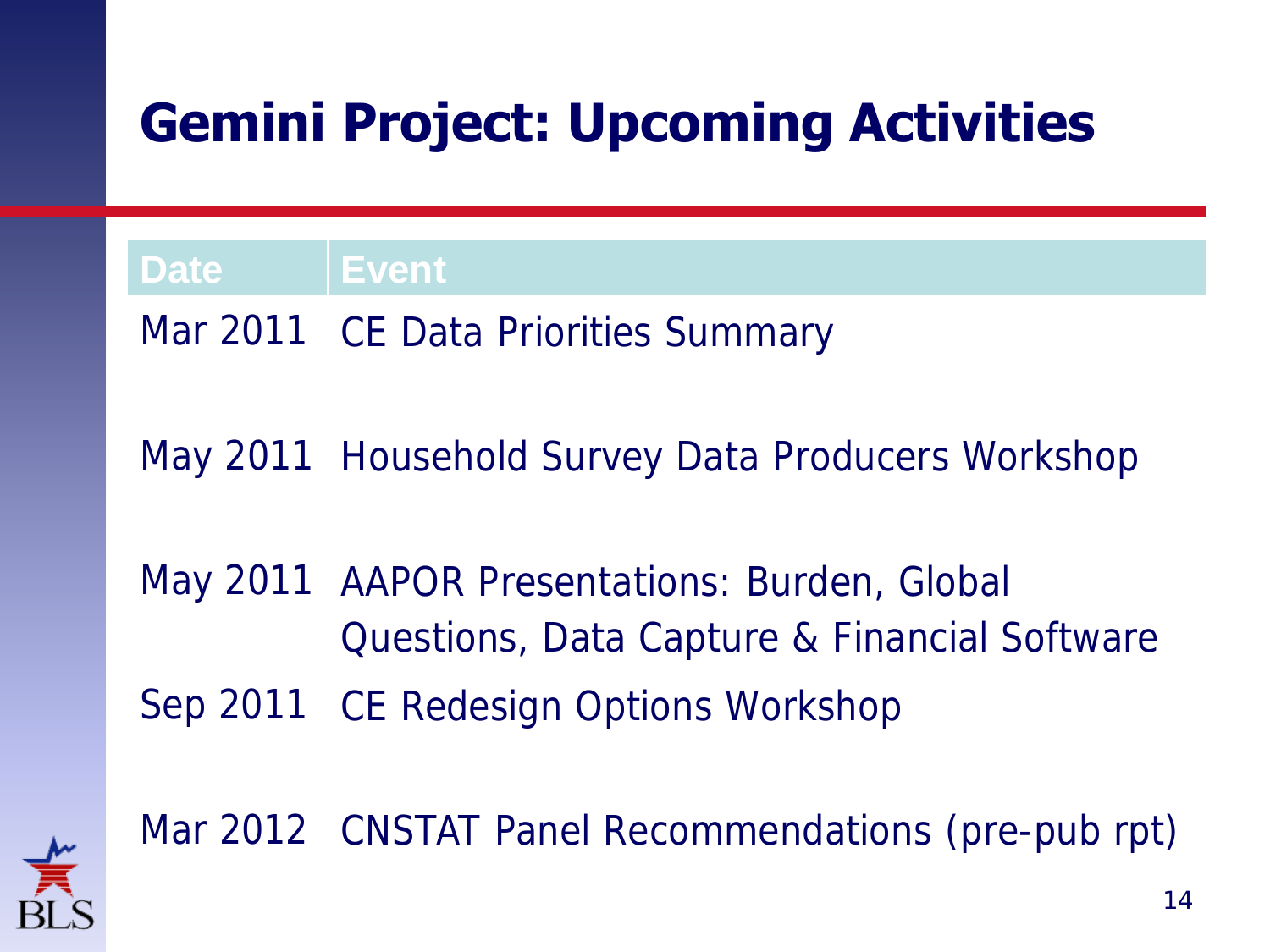# **Gemini Project: Ongoing Research**

| <b>Data capture and</b>   | • Alternative designs                     |
|---------------------------|-------------------------------------------|
| financial software        | • Technology                              |
| <b>Diary double</b>       | • Cost                                    |
| placement                 | • Reporting quality                       |
| <b>Measurement</b>        | • Recall period, interview frequency      |
| issues study              | · Split questionnaire                     |
| <b>Online diary</b>       | • Alternative designs                     |
| prototype                 | • Technology                              |
| <b>Order effects test</b> | • Interview length<br>• Reporting quality |

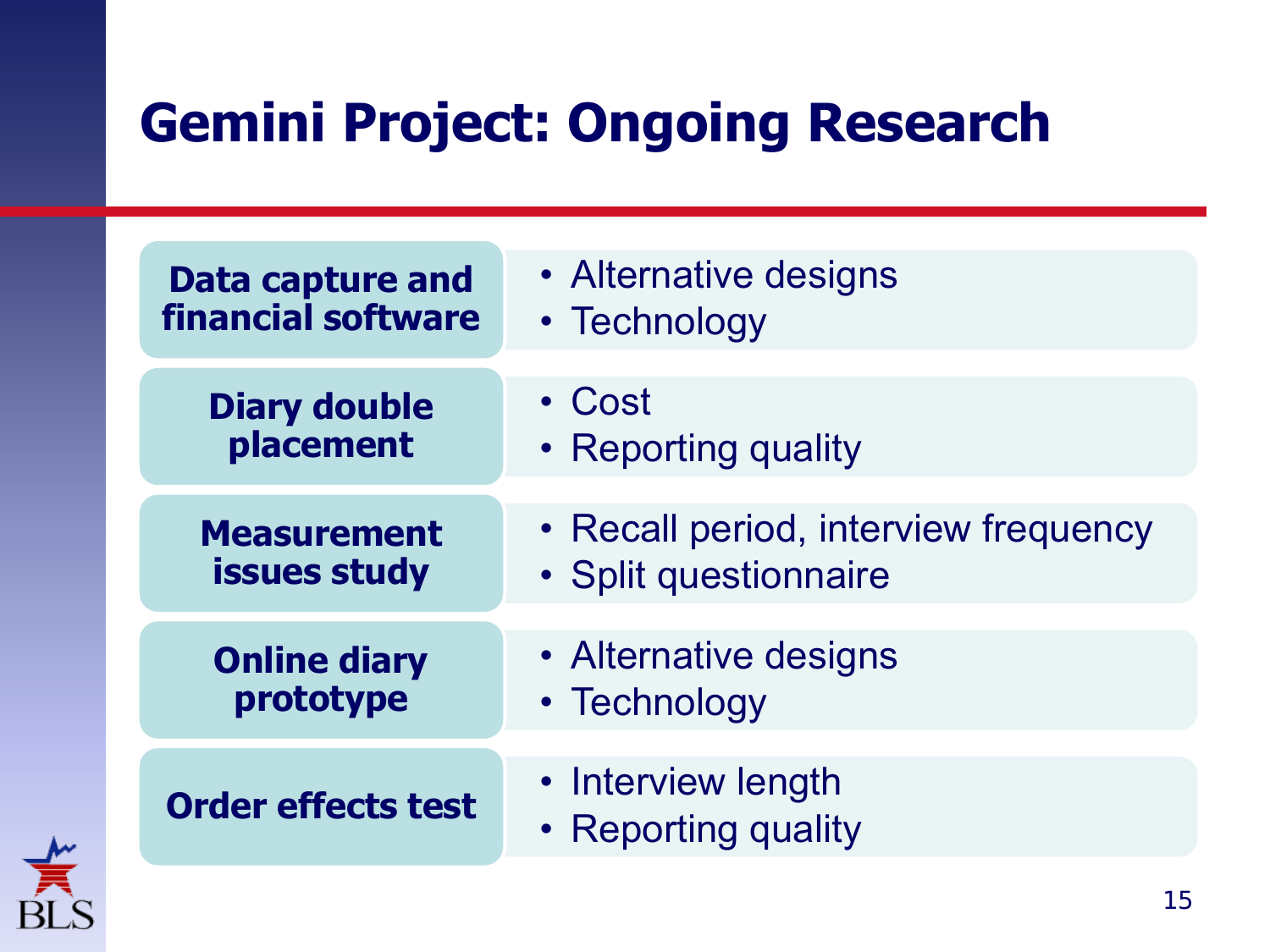## **Gemini Project: Research, cntd.**

| <b>Split</b>              | • Interview length          |
|---------------------------|-----------------------------|
| questionnaire             | • Statistical issues        |
| <b>Records study</b>      | • Availability<br>• Utility |
| <b>Balancing edit</b>     | • Feasibility               |
| (proposed)                | • Effectiveness             |
| <b>Bounding</b>           | • Cost                      |
| (proposed)                | • Reporting quality         |
| <b>Individual diaries</b> | • Proxy reporting           |
| (proposed)                | • Response rates            |